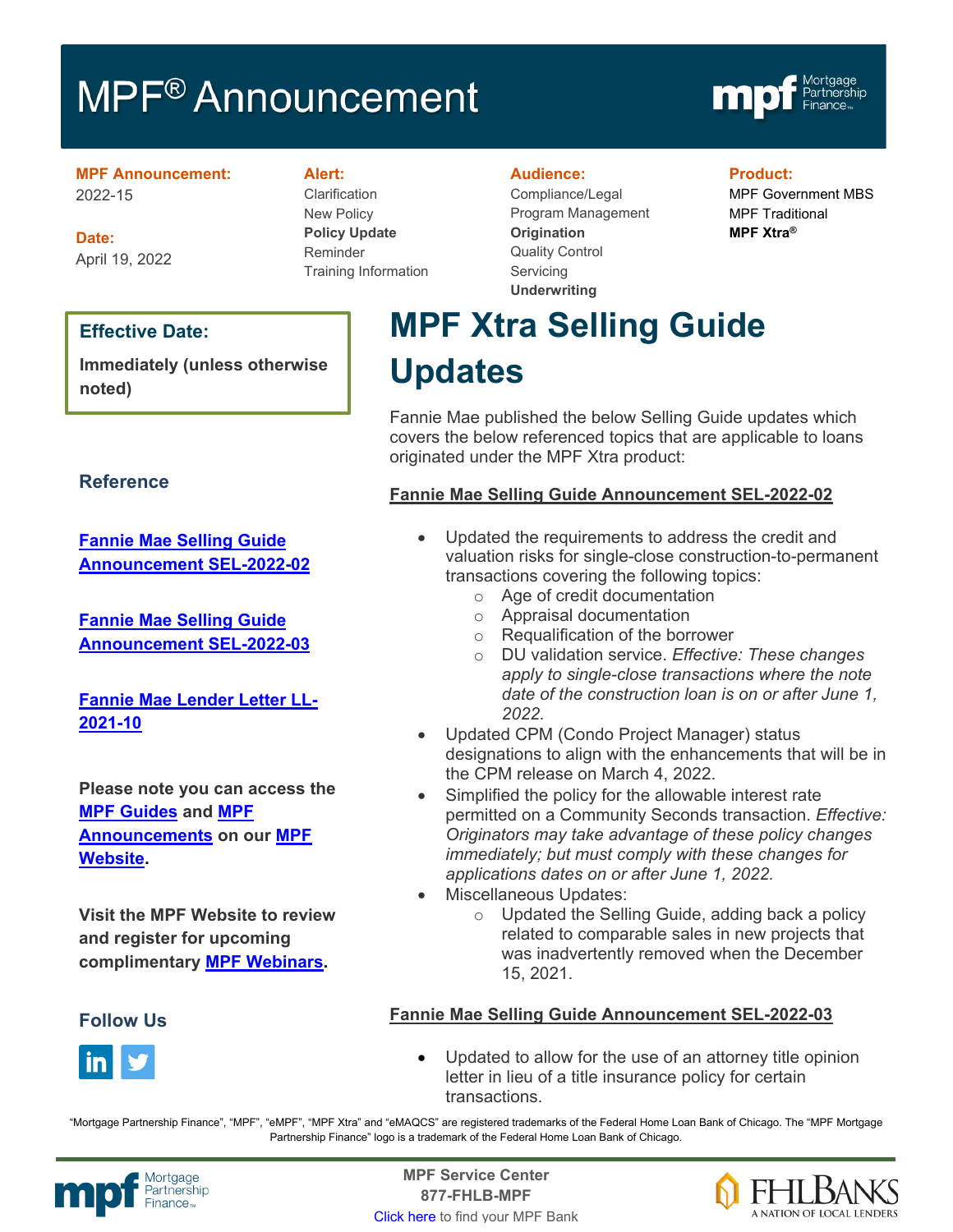- Aligned the Selling Guide with changes announced in LL-2022-01 regarding high-balance loan-level (LLPA) waiver requirements.
- Clarified that a new desktop appraisal is required when the effective date of the original desktop appraisal is more than four months from the date of the note and mortgage.

#### **Fannie Mae Lender Letter LL-2021-10 (UPDATE)**

• Updated the RefiNow™, eligibility requirements by removing the 620 minimum credit score requirement. *Effective: This update will apply to manually underwritten loans and DU Version 11.0 loan casefiles submitted or resubmitted on or after the weekend of April 23, 2022.*

To gain a full understanding of these topics, PFIs should review the entire Fannie Mae Announcement and any applicable Fannie Mae Selling Guide chapters, forms, or exhibits noted in the announcements.



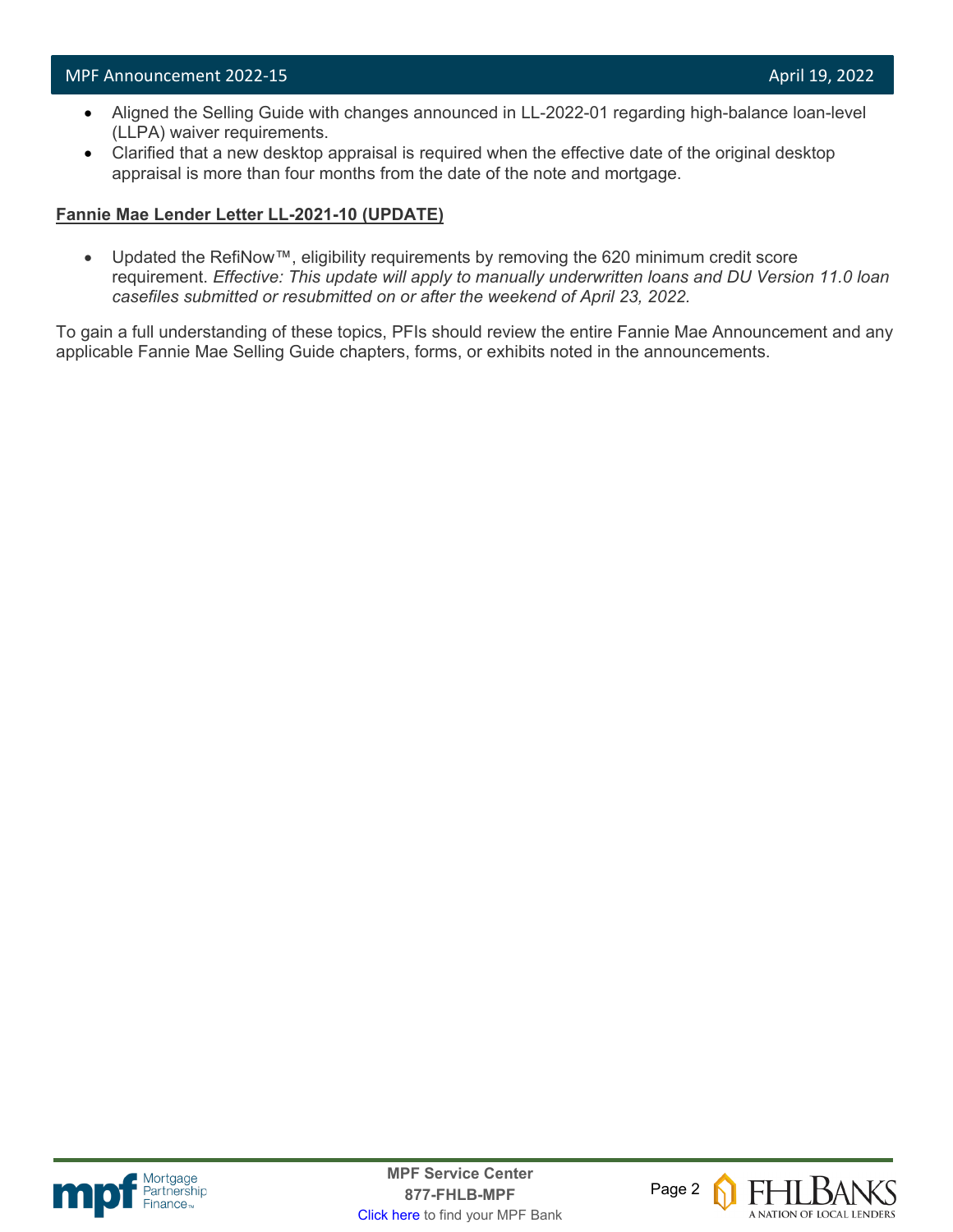

The Selling Guide has been updated to include changes to the following:

- Ingle-close construction-to-permanent transactions: requirements to address the credit and valuation risks
- $\blacksquare$  Condo Project Manager  $\mathbb{R}$  added CPM $\mathbb{R}$  status designations to align with the enhancements that will be in the CPM release on March 4, 2022
- <p>• <b>Hamiltonian</b> <b>Example 1</b> <b>Example 2022-02</b></p>\n<p>• <b>Marko</b>, 2, 2022</p>\n<p>• <b>Method 322-02</b></p>\n<p>The <i>Selling Guide has been updated to include changes to the following:</i></p>\n<p>• <b>Single-close construction-to-permanent transactions: requirements to address the credit and valuation risks:</b></p>\n<p>• <b>Cond: Project Manager</b> ": added CPM" status design with the enhancement that will be in the CPM release on March 4, 2022</p>\n<p>• <b>Commanity Seconds' interest rate: Simplifies policy for the allowable interest rate permitted on a Community Second standard deviation.</b></p>\n<p>• < Community Seconds<sup>®</sup> interest rate: simplifies policy for the allowable interest rate permitted on a Community Seconds transaction
- <u>• Miscellaneous updates:</u>
	- o Comparable sales

View the list of impacted topics.

#### Single-close construction-to-permanent transactions

The Selling Guide currently supports construction-to-permanent financing through a two-closing transaction or a single-closing transaction. With this update, we are changing our requirements to address the credit and valuation risks associated with singleclose construction-to-permanent transactions.

These updates cover the following topics:

- **Age of credit documentation** 
	- clarifying the requirement for the credit documents to be no more than four months old as of the note date and at the time of conversion to permanent financing;
	- allowing income, employment, and credit documentation to be more than four months but not exceeding 12 months old at the time of conversion if certain eligibility parameters are met; and
	- requiring updated asset documentation only in certain circumstances.
- Appraisal documentation
	- the effective date of the appraisal must be no more than four months prior to the note date of the construction loan:
	- a full Appraisal Update and/or Completion Report (Form  $1004D$ ) is required at the time of completion of construction; and
	- $\bullet$  a new appraisal must be obtained if the value of the property has declined at the time of construction completion.
- Requalification of the borrower
	- requalification continues to be required if updated credit documents must be obtained or the LTV ratio increases due to a decline in property value.
- DU validation service
	- clarifying the age of documentation requirements on loans with income, employment, or assets validated through the DU validation service.

**Effective:** These changes apply to single-close transactions where the note date of the construction loan is on or after June 1, 2022.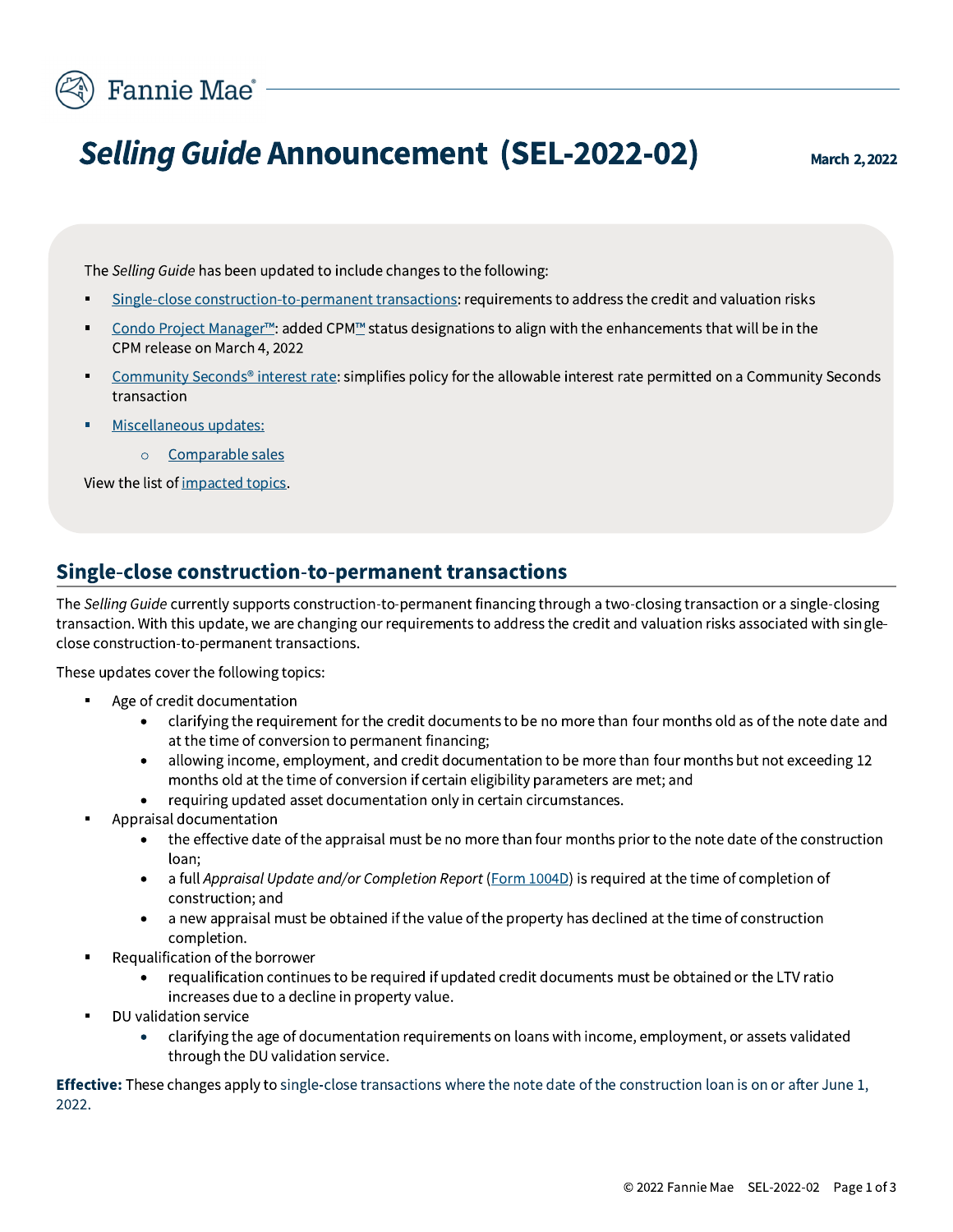

### **Condo Project Manager**

Condo Project Manager (CPM) is a free, web-based tool that enables lenders to quickly and easily certify a condo project (or a legal phase of a project). We are releasing enhancements to CPM on March 4, 2022, that will improve user experience and address new data elements to support policy items such as deferred maintenance. Lenders will find project eligibility decisions in CPM, including thousands of condo and co-op projects that meet our eligibility requirements and projects made "unavailable" because they do not meet our requirements. We will discontinue publishing the list of approved projects on our website.

The Selling Guide was updated to reflect the status designations that will be available in CPM after the release. We also updated the description for Project Type Codes T and 2 to reflect their usage for all Fannie Mae-approved projects (these codes are no longer limited to PERS approvals). As a reminder, the CPM ID Number is also required at delivery (ULDD SORT ID 39).

Beginning in September 2022, we will require lenders to use CPM to determine condo project eligibility for certain projects. Additional information and details on the required use of CPM will be announced during the second half of 2022. See our website for more details about the CPM enhancements, including the release notes, FAQs, and training materials.

Effective: The updated CPM status designations will appear in CPM beginning March 4, 2022. The description of Project Type Codes T and 2 will be updated in the Loan Delivery user interface in a future release.

#### **Community Seconds interest rate**

To simplify eligibility requirements for Community Seconds transactions, we eliminated the more restrictive interest rate requirement that applied to a Community Seconds loan with negative amortization. Instead, the standard restriction that the interest rate for the Community Seconds loan is limited to no more than 2% (or 200 basis points) more than the initial note rate of the first mortgage applies. In addition, we added a requirement that the amount of scheduled monthly interest deferred on the Community Seconds transaction for any full calendar month may never exceed the scheduled monthly principal payment of the first mortgage for that month (within the initial five years of the loan).

Effective: Lenders may take advantage of these policy changes immediately; but must comply with these changes for applications dated on and after June 1, 2022.

#### **Miscellaneous updates**

B4-1.3-08, Comparable Sales: A policy related to comparable sales in new projects has been added back to the Selling Guide. It was inadvertently removed when the Dec. 15, 2021, Guide was published. (See SEL-2022-01).

> Lenders may contact their Fannie Mae Account Team if they have questions about this Announcement. Have guide questions? Get answers to all your policy questions, straight from the source. Ask Poli.

Let your voice be heard! We want your feedback on our policy communications to help us improve the clarity of new and updated policy and understand any implications to borrowers. Click below to take a short survey regarding this Announcement.

> <u>Provide</u> feedback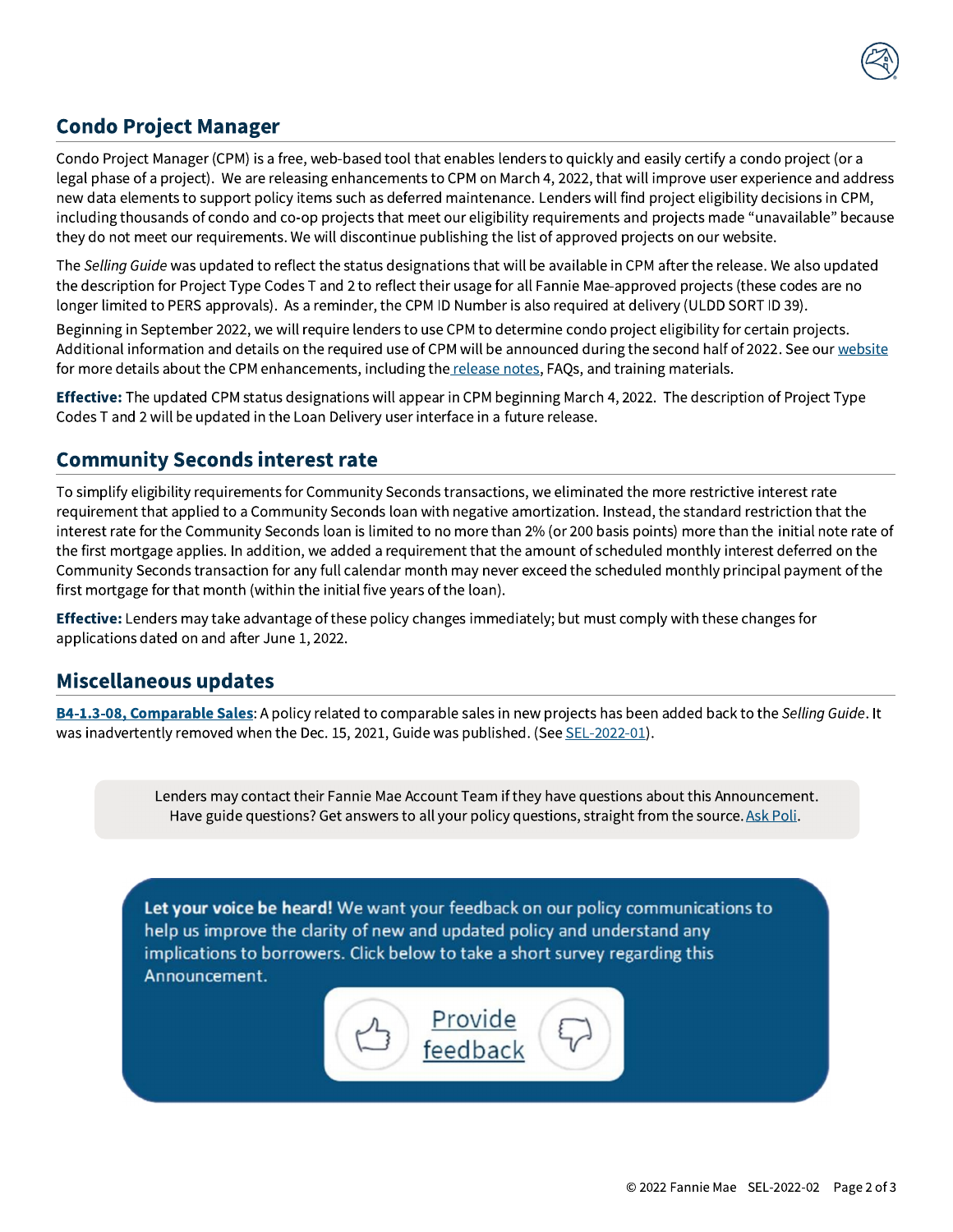# **Impacted Topics**

| <b>Section of the Announcement</b>         | Updated Selling Guide Topics (Dated March 02, 2022)                                                                                                                                                                                   |
|--------------------------------------------|---------------------------------------------------------------------------------------------------------------------------------------------------------------------------------------------------------------------------------------|
| Single-close construction-to-<br>permanent | B4-1.2-03, Appraisal Age and Use Requirements<br>B5-3.1-02, Conversion of Construction-to-Permanent Financing: Single-Closing<br><b>Transactions</b>                                                                                  |
| <b>Condo Project Manager</b>               | B4-2.1-01, General Information on Project Standards<br>B4-2.2-02, Full Review Process<br>B4-2.2-04, Geographic-Specific Condo Project Considerations<br>E-1-02, List of Contacts<br>E-3-03, Acronyms and Glossary of Defined Terms: C |
| <b>Community Seconds interest rate</b>     | B5-5.1-02, Community Seconds Loan Eligibility<br>٠                                                                                                                                                                                    |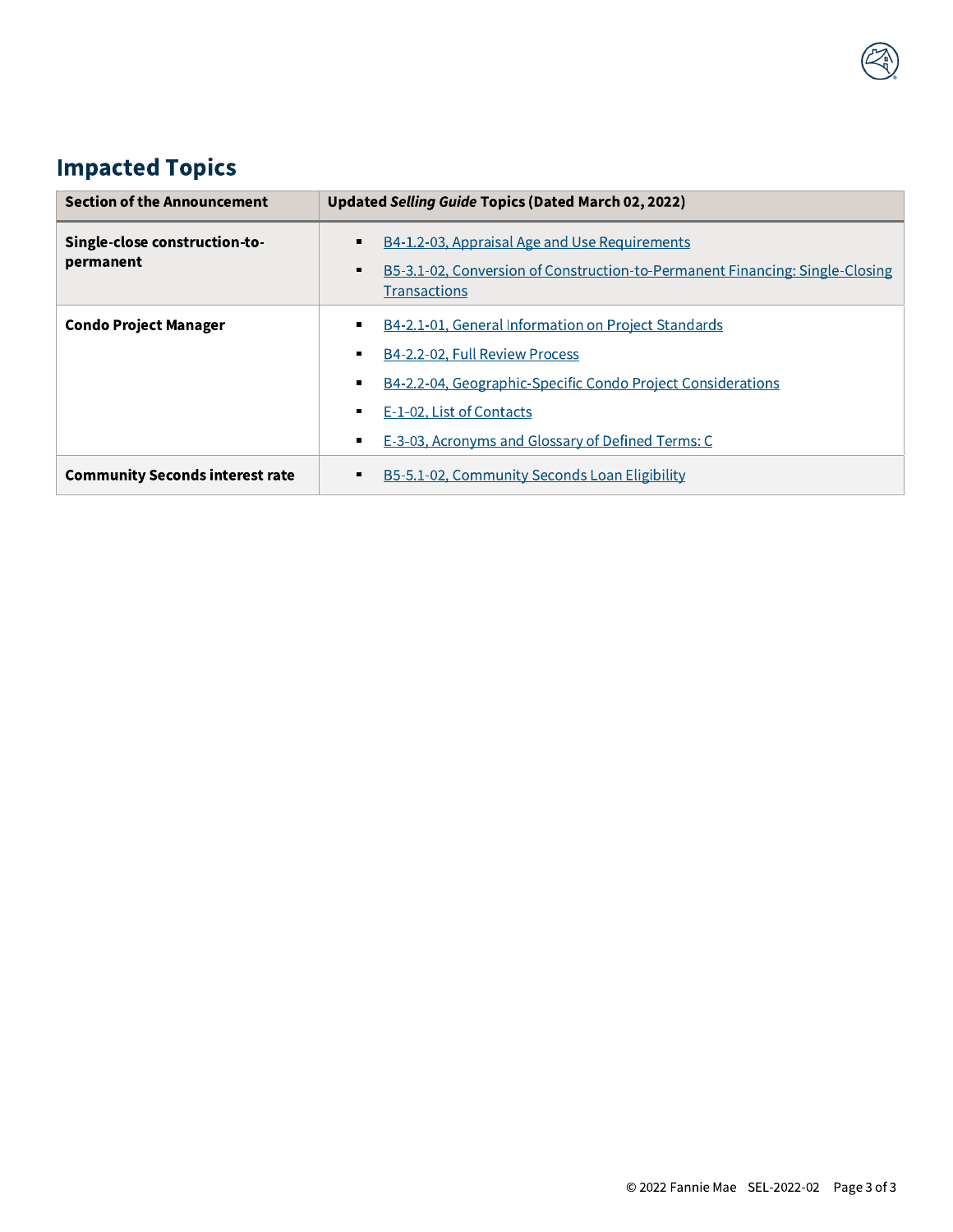

# **Selling Guide Announcement (SEL-2022-03)**

April 6, 2022

The Selling Guide has been updated to include changes to the following:

- Attorney title opinion letter: allowing for the use of an attorney title opinion letter in lieu of a title insurance  $\blacksquare$ policy for certain transactions
- High-balance LLPA waiver: aligning the Selling Guide with changes announced in LL-2022-01
- Desktop appraisal clarifications: clarifying when a new desktop appraisal is required based on the age of the appraisal and that ANSI® measurement standards do not apply to desktop appraisals
- **Miscellaneous Updates:** 
	- o Removal of ARM plan references
	- Document custody forms  $\circ$
	- Measuring condos  $\circ$

View the list of impacted topics.

#### **Attorney title opinion letter**

We updated the Selling Guide to permit lenders to obtain either a lender's title insurance policy or, in limited circumstances, an attorney title opinion letter. By selling a loan to us the lender must ensure the loan is covered by either a title policy issued by an acceptable insurer (including any required endorsements) or a title opinion letter issued by an attorney. Some of the requirements for using an attorney title opinion letter include:

- The attorney issuing the title opinion letter must be licensed to practice law in the jurisdiction where the subject property is located and must be insured against malpractice in rendering opinions of title in an amount commonly prevailing in the jurisdiction.
- The attorney title opinion letter must:  $\blacksquare$ 
	- be addressed to the lender and all successors in interest of the lender,
	- be commonly accepted in the area where the subject property is located,  $\bullet$
	- provide gap coverage for the duration between the loan closing and recordation of the mortgage,
	- list all other liens and state they are subordinate, and
	- state the title condition of the property is acceptable and the mortgage constitutes a lien of the required priority on a fee simple estate in the property.

The lender must report Special Feature Code 155 when delivering a loan that uses an attorney title opinion letter in lieu of a title insurance policy. See the Selling Guide for a complete list of requirements and ineligible transactions.

Effective: Lenders may begin using attorney title opinion letters immediately.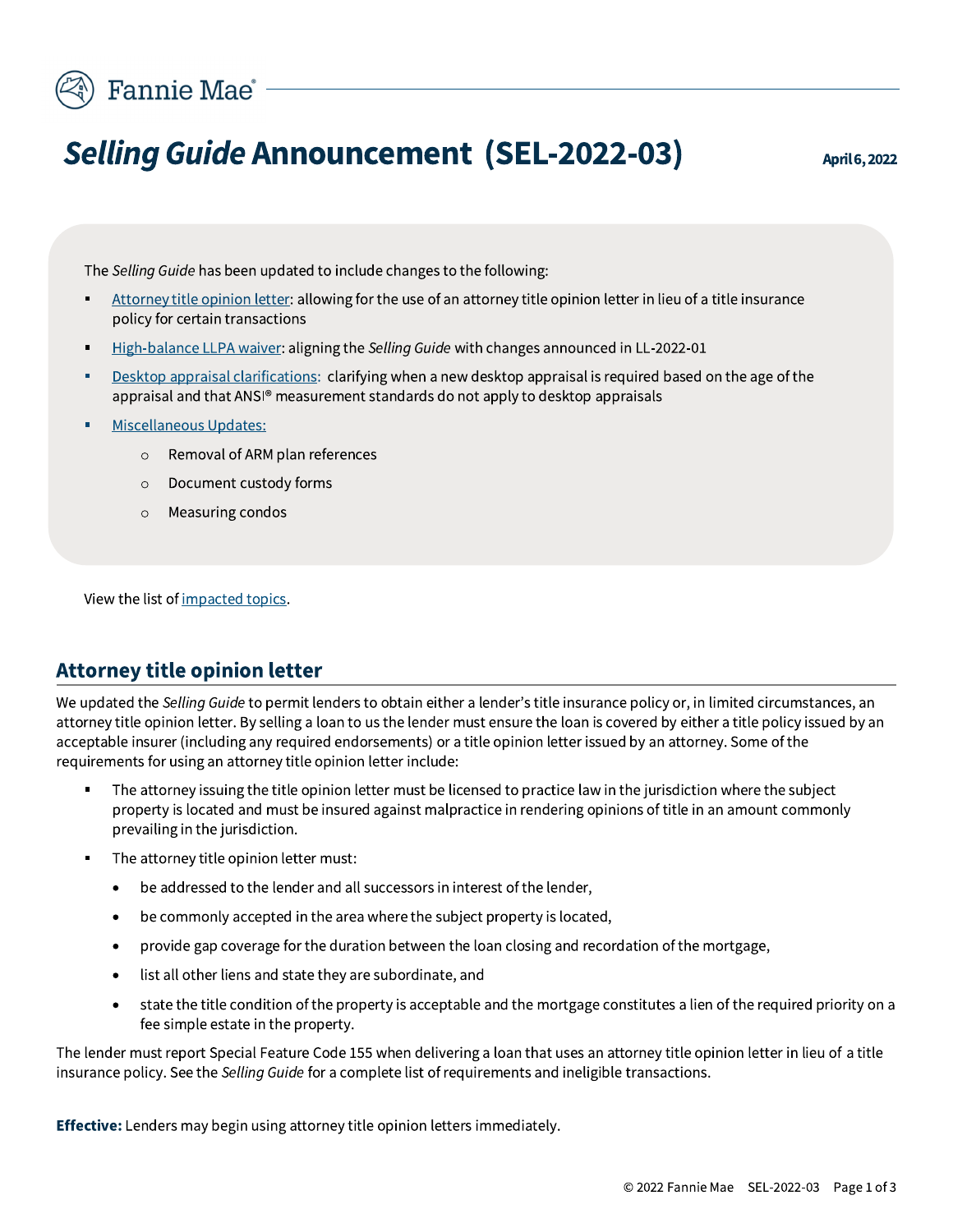

#### **High-balance LLPA waiver**

We added previously communicated information about the high-balance loan-level price adjustment (LLPA) waiver requirements and the use of SFC 873 into the Guide. See LL-2022-01 for additional information. The LLPA Matrix has also been updated.

Effective: The updated LLPAs became effective for all whole loans purchased on or after April 1, 2022 and for loans delivered into MBS pools with issue dates on or after April 1, 2022.

#### **Desktop appraisal clarifications**

In the February 2022 Selling Guide update, we announced allowing the use of desktop appraisals for certain purchase transactions. To further clarify, we added "traditional" to the description of the applicable appraisal report forms to differentiate traditional appraisals from desktop appraisals.

Additionally, we added that when the effective date of the original desktop appraisal report is more than four months from the date of the note and mortgage, a new appraisal is required. We also clarified that the floor plan for a desktop appraisal does not have to meet the Square Footage-Method for Calculating: ANSI® Z765-2021 standards.

Effective: Lenders may take advantage of these policy clarifications immediately.

#### Miscellaneous updates

B3-6-04, Qualifying Payment Requirements and B5-6-01, HomeReady Mortgage Loan and Borrower Eligibility: We removed reference to retired constant maturity treasury (CMT) indexed ARM plans.

C1-2-03, Ownership of Mortgage Loans Prior to Purchase or Securitization and Third-Party Security Interests and C1-2-04, **Bailee Letters:** We removed reference to retired document custody forms.

B4-1.2-01, Appraisal Report Forms and Exhibits and B4-1.3-05, Improvements Section of the Appraisal Report: We clarified the Square Footage-Method for Calculating ANSI® Z765-2021 standard cannot be used to measure attached (apartment-style) units in PUD, condo, or co-op projects as stated in the ANSI standard.

> Lenders may contact their Fannie Mae Account Team if they have questions about this Announcement. Have guide questions? Get answers to all your policy questions, straight from the source. Ask Poli.

Let your voice be heard! We want your feedback on our policy communications to help us improve the clarity of new and updated policy and understand any implications to borrowers. Click below to take a short survey regarding this Announcement.

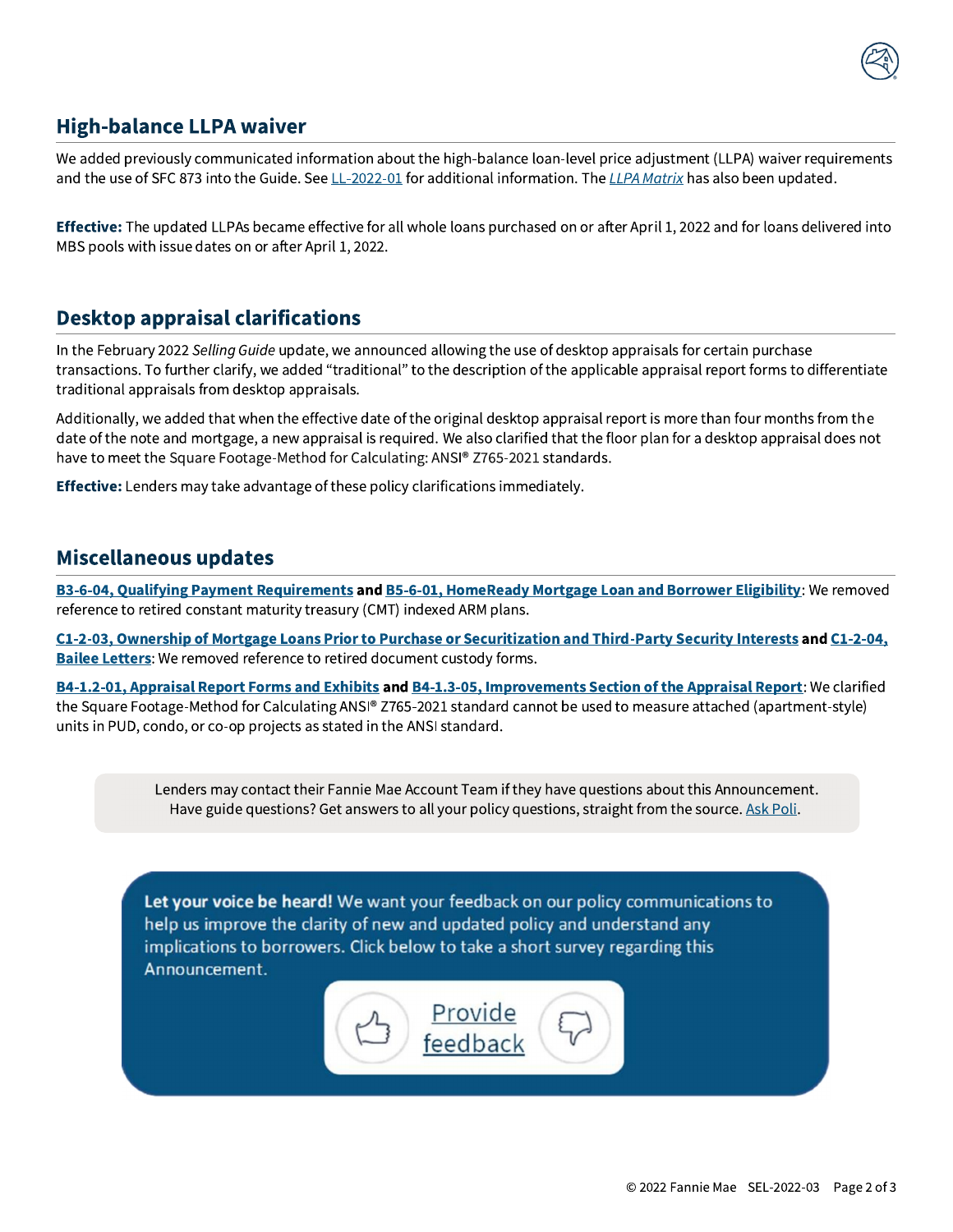

# **Impacted Topics**

| <b>Section of the Announcement</b> | Updated Selling Guide Topics (Dated April 06, 2022)                                                                            |
|------------------------------------|--------------------------------------------------------------------------------------------------------------------------------|
| Attorney title opinion letter      | A <sub>2</sub> -4.1-01, Establishing Loan Files<br>٠.                                                                          |
|                                    | B7-2-01, Provision of Title Insurance<br>$\blacksquare$                                                                        |
|                                    | B7-2-06, Attorney Title Opinion Letter Requirements (NEW topic)<br>$\blacksquare$                                              |
| <b>High-balance LLPA waiver</b>    | B5-1-02, High-Balance Pricing, Mortgage Insurance, Special Feature Codes, and<br>$\blacksquare$<br><b>Delivery Limitations</b> |
| Desktop appraisal clarifications   | B4-1.2-01, Appraisal Report Forms and Exhibits<br>٠.                                                                           |
|                                    | B4-1.2-02, Desktop Appraisals<br>٠                                                                                             |
|                                    | B4-1.2-03, Appraisal Age and Use Requirements<br>٠                                                                             |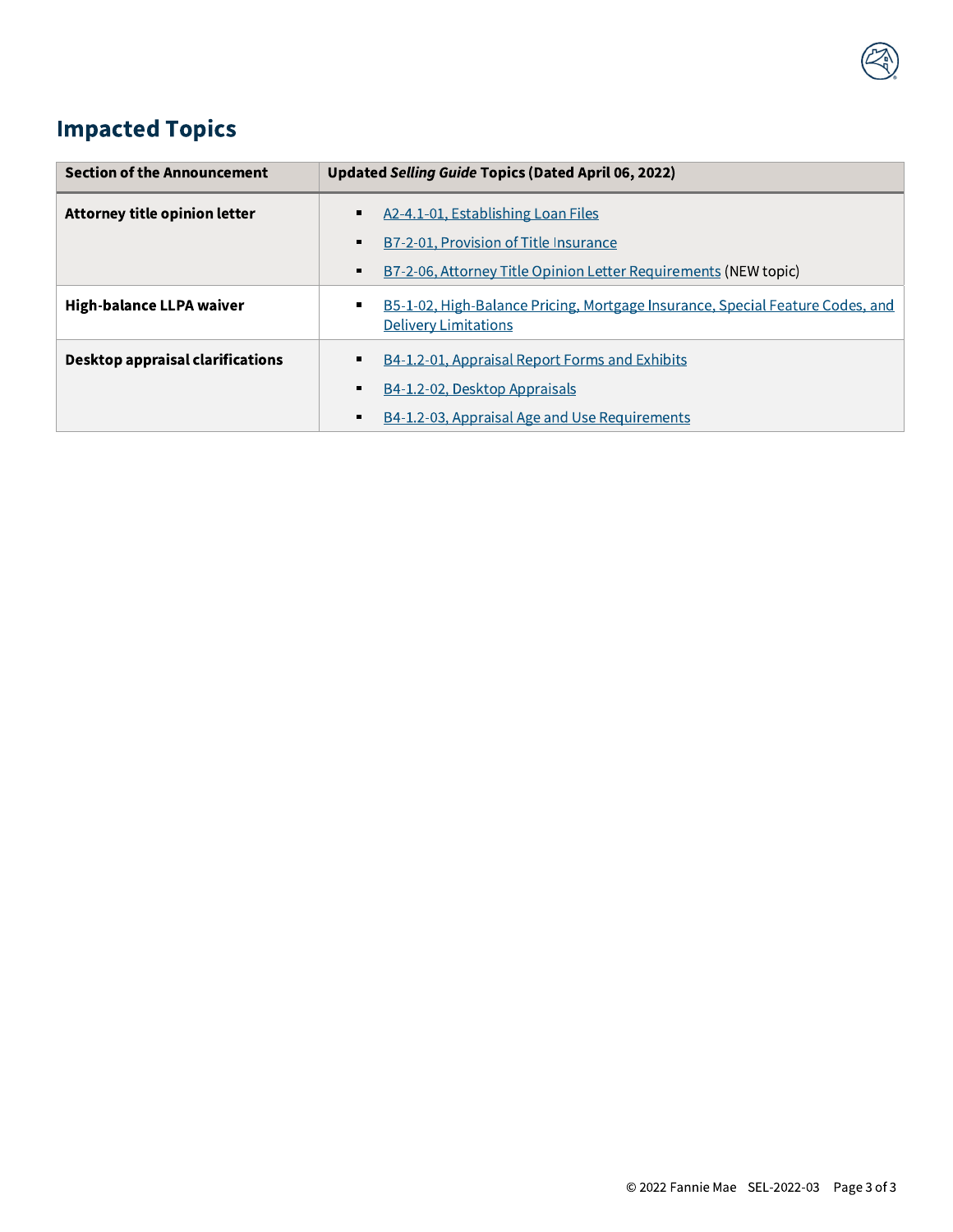

# **Lender Letter (LL-2021-10)** Updated: April 6, 2022

### **To: All Fannie Mae Single-Family Sellers Expanding Refinance Eligibility with RefiNow™**

This Lender Letter describes the RefiNow option originally published on May 5, 2021 and updated as described below.

April 6, 2022

Removed the minimum representative credit score requirement of 620.

**Effective:** This update will apply to manually underwritten loans and DU Version 11.0 loan casefiles submitted or resubmitted on or after the weekend of April 23, 2022.

See the Change Control Log for a description of the updates that were previously made to this Lender Letter, and correspond to the dates reflected in the table below.

#### **Introduction**

We are committed to fulfilling our affordable housing mission to serve low-income borrowers by offering home financing options that help them build equity and grow wealth, while continuing to promote a stronger, safer housing finance system. Barriers that hamper low-income borrowers from refinancing result in those borrowers typically refinancing at a slower pace than higher income borrowers and potentially missing the opportunity to take advantage of lower interest rates that would improve affordability by reducing their monthly housing payment.

In coordination with Freddie Mac and under the guidance of FHFA, Fannie Mae introduced the RefiNow refinance option that provides expanded eligibility to benefit borrowers at or below 100% of the area median income (AMI) limit and helps more borrowers take advantage of the current lower interest rate environment.

#### **RefiNow requirements**

The following table describes the eligibility, underwriting, and other requirements for the RefiNow option. All standard *Selling Guide* requirements apply unless otherwise indicated below. All current provisions of Lender Letter LL-2021-03, *Impact of COVID-19 on Originations*, continue to apply.

| <b>RefiNow</b>                           |                                                                                                                                                                                                                                                                                                                                                                                                                                         |  |
|------------------------------------------|-----------------------------------------------------------------------------------------------------------------------------------------------------------------------------------------------------------------------------------------------------------------------------------------------------------------------------------------------------------------------------------------------------------------------------------------|--|
| <b>Borrower Eligibility Requirements</b> |                                                                                                                                                                                                                                                                                                                                                                                                                                         |  |
| Borrower income<br>limit                 | The borrower(s) income must be at or below 100% of the applicable AMI limit for the subject<br>property's location.                                                                                                                                                                                                                                                                                                                     |  |
| Oct. 20, 2021                            | In determining whether a loan is eligible under the borrower income limits, the lender must<br>٠<br>consider the income from all borrowers who will sign the note, to the extent that the income is<br>considered in evaluating creditworthiness for the new loan.<br>The lender must use the same methodology in determining income eligibility for a RefiNow loan<br>٠<br>as they use in reporting "Monthly Income" in Loan Delivery. |  |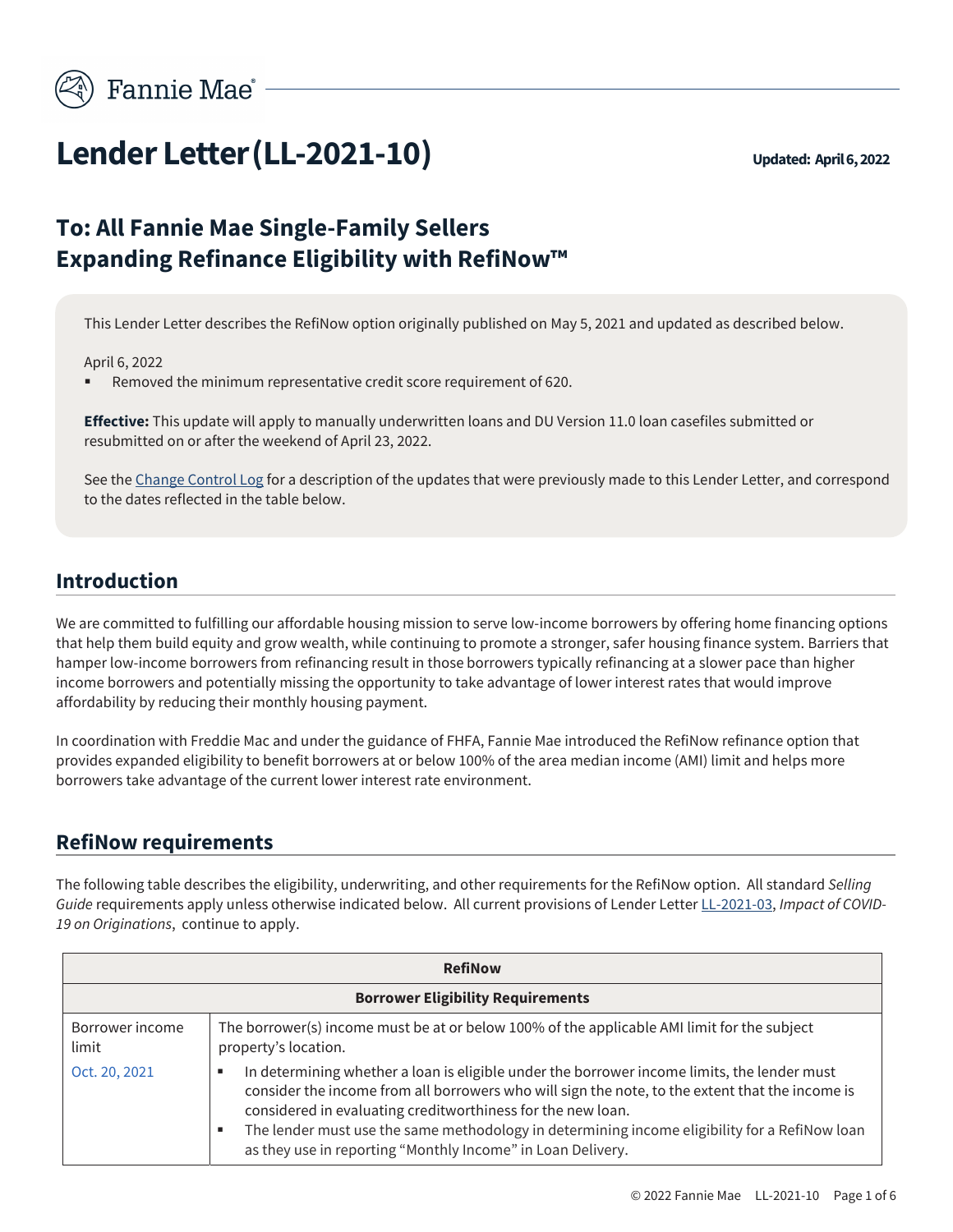| <b>Requirements for the Existing Loan Being Refinanced</b> |                                                                                                                                                                                                                                                                                                                                                                                                                                                                                                                                                                                                                                                           |                                                                                                                                                                                                                                                                                                                                                                                                                                                                     |  |  |
|------------------------------------------------------------|-----------------------------------------------------------------------------------------------------------------------------------------------------------------------------------------------------------------------------------------------------------------------------------------------------------------------------------------------------------------------------------------------------------------------------------------------------------------------------------------------------------------------------------------------------------------------------------------------------------------------------------------------------------|---------------------------------------------------------------------------------------------------------------------------------------------------------------------------------------------------------------------------------------------------------------------------------------------------------------------------------------------------------------------------------------------------------------------------------------------------------------------|--|--|
| Existing loan                                              | $\checkmark$                                                                                                                                                                                                                                                                                                                                                                                                                                                                                                                                                                                                                                              | The existing loan must                                                                                                                                                                                                                                                                                                                                                                                                                                              |  |  |
| eligibility<br>Oct. 20, 2021                               |                                                                                                                                                                                                                                                                                                                                                                                                                                                                                                                                                                                                                                                           | be a conventional mortgage loan owned or securitized by Fannie Mae.                                                                                                                                                                                                                                                                                                                                                                                                 |  |  |
|                                                            |                                                                                                                                                                                                                                                                                                                                                                                                                                                                                                                                                                                                                                                           | be seasoned at least 12 months (from the original note date to new loan note date).                                                                                                                                                                                                                                                                                                                                                                                 |  |  |
|                                                            |                                                                                                                                                                                                                                                                                                                                                                                                                                                                                                                                                                                                                                                           | not be subject to recourse, repurchase agreement, indemnification, outstanding repurchase<br>demand, or credit enhancement (unless the new loan is also subject to the credit<br>enhancement or it is no longer required).                                                                                                                                                                                                                                          |  |  |
|                                                            |                                                                                                                                                                                                                                                                                                                                                                                                                                                                                                                                                                                                                                                           | not be an existing high LTV refinance loan, DU Refi Plus® loan, or Refi Plus® loan.                                                                                                                                                                                                                                                                                                                                                                                 |  |  |
|                                                            |                                                                                                                                                                                                                                                                                                                                                                                                                                                                                                                                                                                                                                                           | <b>Requirements for the New Loan</b>                                                                                                                                                                                                                                                                                                                                                                                                                                |  |  |
| New loan eligibility                                       | $\checkmark$                                                                                                                                                                                                                                                                                                                                                                                                                                                                                                                                                                                                                                              | The new RefiNow loan must                                                                                                                                                                                                                                                                                                                                                                                                                                           |  |  |
| Oct. 20, 2021                                              |                                                                                                                                                                                                                                                                                                                                                                                                                                                                                                                                                                                                                                                           | be a fixed-rate loan.                                                                                                                                                                                                                                                                                                                                                                                                                                               |  |  |
|                                                            |                                                                                                                                                                                                                                                                                                                                                                                                                                                                                                                                                                                                                                                           | have maximum LTV, CLTV, and HCLTV ratios as permitted in the <i>Eligibility Matrix.</i>                                                                                                                                                                                                                                                                                                                                                                             |  |  |
|                                                            |                                                                                                                                                                                                                                                                                                                                                                                                                                                                                                                                                                                                                                                           | be a limited cash-out refinance with cash out less than or equal to \$250. Excess proceeds<br>may be applied as a curtailment on the new loan.                                                                                                                                                                                                                                                                                                                      |  |  |
|                                                            |                                                                                                                                                                                                                                                                                                                                                                                                                                                                                                                                                                                                                                                           | have a loan limit that conforms to the general loan limits (high-balance loans are not<br>permitted).                                                                                                                                                                                                                                                                                                                                                               |  |  |
|                                                            |                                                                                                                                                                                                                                                                                                                                                                                                                                                                                                                                                                                                                                                           | have identical borrowers on the new loan as the existing loan. New borrowers cannot be<br>added or removed. One or more borrowers may only be removed if:<br>the remaining borrower(s) meet the payment history requirements and provides<br>evidence that they have made at least the last 12 months of payments from their own<br>funds, or<br>due to the death of a borrower (evidence of the deceased borrower's death must be<br>documented in the loan file). |  |  |
|                                                            |                                                                                                                                                                                                                                                                                                                                                                                                                                                                                                                                                                                                                                                           | NOTE: Non-occupant borrowers are permitted (see below).                                                                                                                                                                                                                                                                                                                                                                                                             |  |  |
|                                                            |                                                                                                                                                                                                                                                                                                                                                                                                                                                                                                                                                                                                                                                           | not be a Texas Section 50(a)(6) loan.                                                                                                                                                                                                                                                                                                                                                                                                                               |  |  |
|                                                            |                                                                                                                                                                                                                                                                                                                                                                                                                                                                                                                                                                                                                                                           | not be subject to a temporary interest rate buydown.                                                                                                                                                                                                                                                                                                                                                                                                                |  |  |
|                                                            |                                                                                                                                                                                                                                                                                                                                                                                                                                                                                                                                                                                                                                                           | NOTE: A RefiNow loan may not be combined with a HomeReady® refinance transaction.                                                                                                                                                                                                                                                                                                                                                                                   |  |  |
| Borrower benefit                                           |                                                                                                                                                                                                                                                                                                                                                                                                                                                                                                                                                                                                                                                           | The refinanced loan must provide the following benefits to the borrower:                                                                                                                                                                                                                                                                                                                                                                                            |  |  |
| Oct. 20, 2021                                              | a reduction in interest rate of at least 50 basis points, and<br>٠<br>a reduction in the monthly payment that includes principal, interest, and the mortgage<br>٠<br>insurance payment (if applicable).                                                                                                                                                                                                                                                                                                                                                                                                                                                   |                                                                                                                                                                                                                                                                                                                                                                                                                                                                     |  |  |
| Eligible<br>subordinate<br>financing<br>Jun. 16, 2021      | Existing subordinate financing<br>٠<br>may not be satisfied with the proceeds of the new loan,<br>can remain in place if it is resubordinated to the new loan, and<br>may be simultaneously refinanced with the existing first lien mortgage, provided that:<br>the unpaid principal balance (UPB) of the new subordinate lien is not more than the<br>$\circ$<br>UPB of the subordinate lien being refinanced at the time of payoff, and<br>there is no increase in the monthly principal and interest payment on the<br>$\circ$<br>subordinate lien.<br>New subordinate financing is only permitted if it replaces existing subordinate financing.<br>٠ |                                                                                                                                                                                                                                                                                                                                                                                                                                                                     |  |  |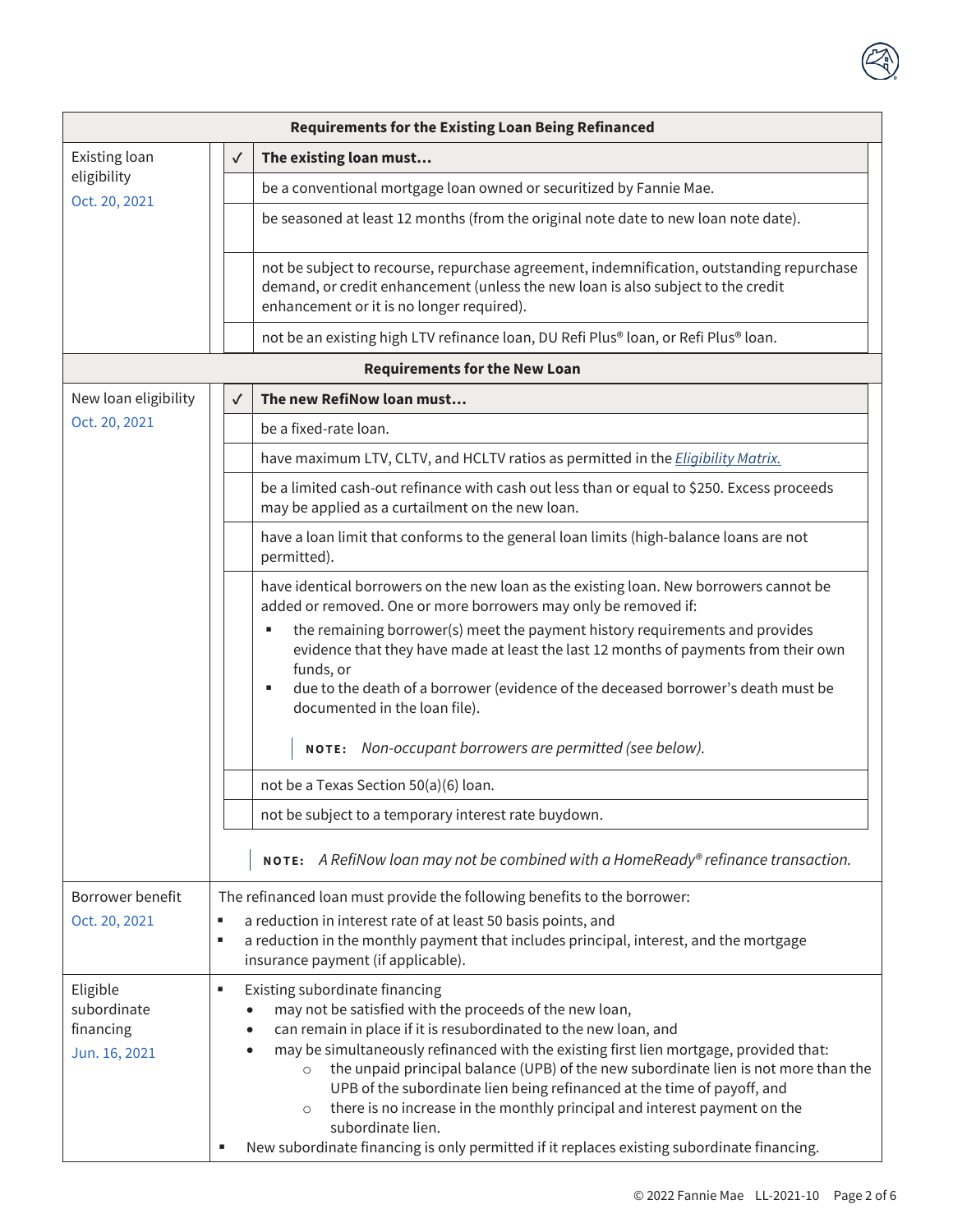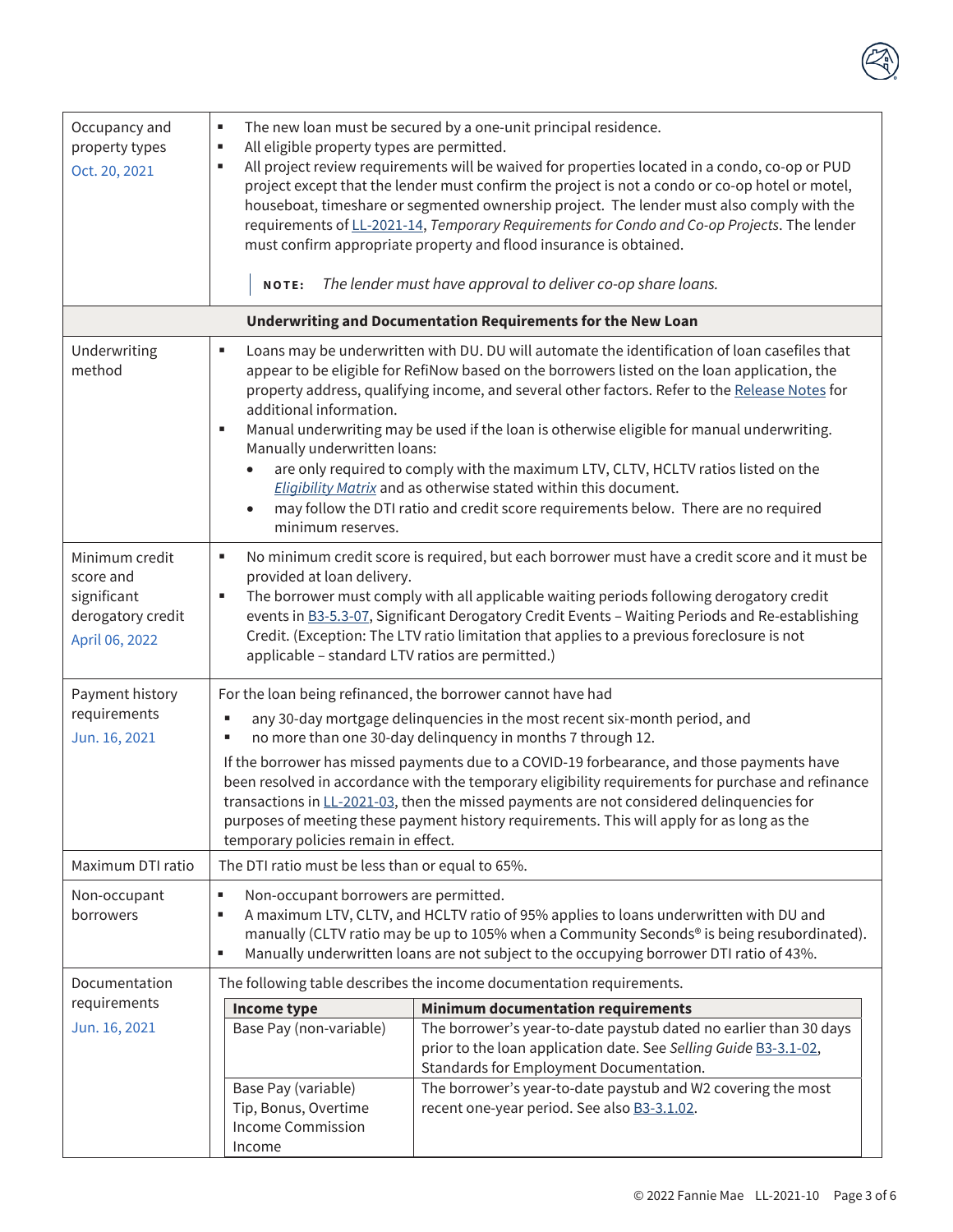|                    | Military Income                                                                                                                                                                                                                                                                                                                                                                                                                                                                                                           | Military Leave and Earnings Statement                                                                                                                                                                                                                                                                                                                                                                                                                                      |  |  |  |  |
|--------------------|---------------------------------------------------------------------------------------------------------------------------------------------------------------------------------------------------------------------------------------------------------------------------------------------------------------------------------------------------------------------------------------------------------------------------------------------------------------------------------------------------------------------------|----------------------------------------------------------------------------------------------------------------------------------------------------------------------------------------------------------------------------------------------------------------------------------------------------------------------------------------------------------------------------------------------------------------------------------------------------------------------------|--|--|--|--|
|                    | Self-employment                                                                                                                                                                                                                                                                                                                                                                                                                                                                                                           | One year personal and business tax returns, unless the terms to<br>waive business tax returns are met in accordance with the Selling<br>Guide.                                                                                                                                                                                                                                                                                                                             |  |  |  |  |
|                    | Alimony, Child Support, or                                                                                                                                                                                                                                                                                                                                                                                                                                                                                                | Copy of divorce decree, separation agreement, court order or                                                                                                                                                                                                                                                                                                                                                                                                               |  |  |  |  |
|                    | Separate Maintenance                                                                                                                                                                                                                                                                                                                                                                                                                                                                                                      | equivalent documentation, and one month documentation of                                                                                                                                                                                                                                                                                                                                                                                                                   |  |  |  |  |
|                    |                                                                                                                                                                                                                                                                                                                                                                                                                                                                                                                           | receipt                                                                                                                                                                                                                                                                                                                                                                                                                                                                    |  |  |  |  |
|                    | All Other Eligible Income<br><b>Types</b>                                                                                                                                                                                                                                                                                                                                                                                                                                                                                 | Standard Selling Guide requirements apply                                                                                                                                                                                                                                                                                                                                                                                                                                  |  |  |  |  |
|                    | The following additional documentation requirements apply:                                                                                                                                                                                                                                                                                                                                                                                                                                                                |                                                                                                                                                                                                                                                                                                                                                                                                                                                                            |  |  |  |  |
|                    |                                                                                                                                                                                                                                                                                                                                                                                                                                                                                                                           | Verbal verification of employment (employment or self-employment) is required in accordance                                                                                                                                                                                                                                                                                                                                                                                |  |  |  |  |
|                    | with the Selling Guide.<br>Verification of funds to close are required. Acceptable asset documentation includes one recent<br>п<br>statement (monthly, quarterly, or annual) showing asset balance.<br>Verification and consideration of recurring alimony and child support payments as a liability, if<br>g,<br>applicable, are required. Acceptable documentation includes a copy of the divorce decree,<br>separation agreement, court order, or equivalent documentation confirming the amount of the<br>obligation. |                                                                                                                                                                                                                                                                                                                                                                                                                                                                            |  |  |  |  |
|                    |                                                                                                                                                                                                                                                                                                                                                                                                                                                                                                                           | <b>Collateral Requirements</b>                                                                                                                                                                                                                                                                                                                                                                                                                                             |  |  |  |  |
| Property valuation | ٠<br>٠<br>transaction.                                                                                                                                                                                                                                                                                                                                                                                                                                                                                                    | Standard property valuation requirements for an appraisal waiver or appraisal apply.<br>A \$500 credit will be provided to the lender at the time the loan is purchased if an appraisal was<br>obtained for the transaction. The lender must pass the credit to the borrower.<br>NOTE: The appraisal credit will be applied based on the delivery of Special Feature Code<br>(SFC) 868 and data in the Loan Delivery file that indicates an appraisal was obtained for the |  |  |  |  |
|                    |                                                                                                                                                                                                                                                                                                                                                                                                                                                                                                                           | <b>Other</b>                                                                                                                                                                                                                                                                                                                                                                                                                                                               |  |  |  |  |
| Usage              | The RefiNow option may only be used one time.                                                                                                                                                                                                                                                                                                                                                                                                                                                                             |                                                                                                                                                                                                                                                                                                                                                                                                                                                                            |  |  |  |  |
| Expiration         | There is currently no expiration date for this refinance option. We will incorporate these policies into<br>a future Selling Guide update.                                                                                                                                                                                                                                                                                                                                                                                |                                                                                                                                                                                                                                                                                                                                                                                                                                                                            |  |  |  |  |
| Mortgage insurance | All standard mortgage insurance requirements apply in accordance with the Selling Guide. Mortgage<br>insurance coverage for RefiNow loans is not restricted to the current mortgage insurer on the existing<br>loan. However, DU will identify the insurer that is currently providing coverage. Consult your<br>mortgage insurer to determine their eligibility guidelines for RefiNow loans.                                                                                                                            |                                                                                                                                                                                                                                                                                                                                                                                                                                                                            |  |  |  |  |
| Solicitation       | ✓                                                                                                                                                                                                                                                                                                                                                                                                                                                                                                                         | Permissible solicitation for RefiNow loans to borrowers at or below 100% of AMI                                                                                                                                                                                                                                                                                                                                                                                            |  |  |  |  |
| Oct. 20, 2021      | and owned or securitized by the other GSE.                                                                                                                                                                                                                                                                                                                                                                                                                                                                                | Lenders may solicit borrowers with mortgages owned or securitized by a particular GSE,<br>provided that the lender simultaneously applies the same advertising and solicitation<br>activities with respect to borrowers of mortgage loans with AMIs less than or equal to 100%                                                                                                                                                                                             |  |  |  |  |
|                    | Freddie Mac PC/UMBS pools.                                                                                                                                                                                                                                                                                                                                                                                                                                                                                                | Lenders must apply the same advertising and solicitation activities to all mortgage loans with<br>borrowers with AMIs less than or equal to 100% and serviced for a particular GSE, regardless<br>of whether the lender or a third party owns the associated Fannie Mae MBS/UMBS pools or                                                                                                                                                                                  |  |  |  |  |
|                    | effect.                                                                                                                                                                                                                                                                                                                                                                                                                                                                                                                   | All other provisions of Selling Guide B2-1.3-04, Prohibited Refinancing Practices, remain in                                                                                                                                                                                                                                                                                                                                                                               |  |  |  |  |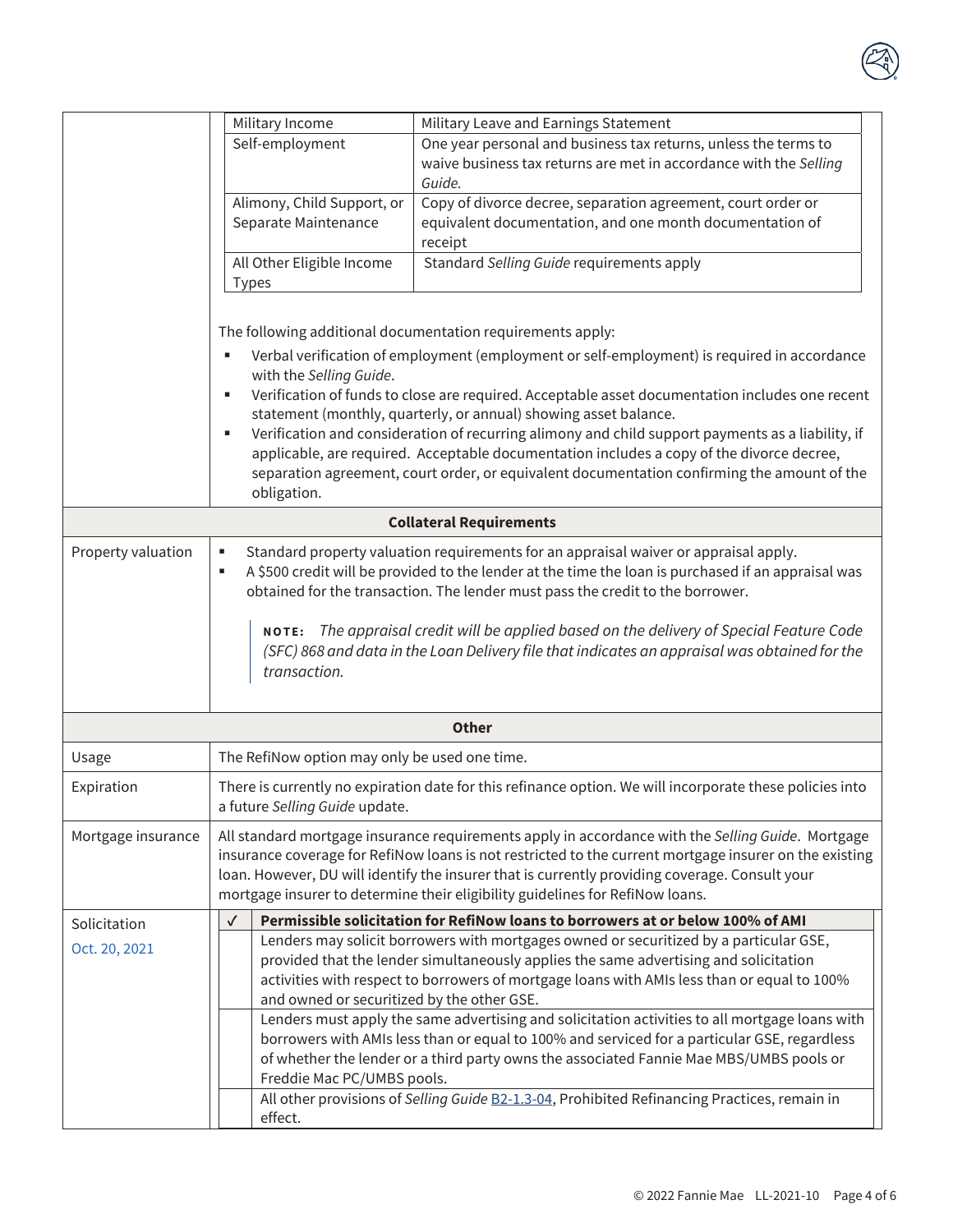|                                               | If lenders choose to reach out to borrowers, and the lender's communication includes a<br>reference to a GSE, then the communication must include the following:<br>"Freddie Mac and Fannie Mae have adopted a new refinance option for loans to<br>٠<br>borrowers with incomes at or below 100% of area median income and you may be<br>eligible to take advantage of this program. If your mortgage is owned or guaranteed by<br>either Freddie Mac or Fannie Mae, you may be eligible to refinance your mortgage under<br>this refinance option."<br>"You can determine whether your mortgage is owned by either Freddie Mac or Fannie<br>٠<br>Mae by checking the following websites:<br>Freddie Mac Loan Look-up Tool or<br>Fannie Mae Mortgage Loan Lookup" |  |
|-----------------------------------------------|-------------------------------------------------------------------------------------------------------------------------------------------------------------------------------------------------------------------------------------------------------------------------------------------------------------------------------------------------------------------------------------------------------------------------------------------------------------------------------------------------------------------------------------------------------------------------------------------------------------------------------------------------------------------------------------------------------------------------------------------------------------------|--|
| Negotiated<br>provisions                      | No negotiated terms (such as variances, exceptions, or special requirements) that impact<br>underwriting or eligibility may be used in conjunction with the RefiNow option without prior<br>approval from Fannie Mae.                                                                                                                                                                                                                                                                                                                                                                                                                                                                                                                                             |  |
| Loan delivery and<br>pricing<br>Oct. 20, 2021 | For whole loans, lenders will commit and deliver RefiNow loans into standard whole loan<br>٠<br>commitments.<br>For MBS loans, lenders will deliver RefiNow loans at their standard base guaranty fee into<br>٠<br>standard contracts. MBS pools with RefiNow loans are TBA-eligible.<br>All loans must be delivered with SFC 868.<br>٠<br>SFC 801 must be delivered if an appraisal waiver is exercised, in addition to all other applicable<br>٠<br>SFC <sub>s</sub> .<br>Loans must be delivered as "LimitedCashOut" in Sort ID 294<br>٠<br>(RefinanceCashOutDeterminationType). We are not requiring a new enumeration in Sort ID 451<br>(Refinance Program Identifier).<br>All standard loan-level price adjustments apply.                                  |  |

Lenders may also contact their Fannie Mae Account Team if they have questions about this Lender Letter. Have guide questions? Get answers to all your policy questions, straight from the source. Ask Poli.

> **Let your voice be heard!** We want your feedback on our policy communications to help us improve the clarity of new and updated policy and understand any implications to borrowers. Click below to take a short survey regarding this Lender Letter.